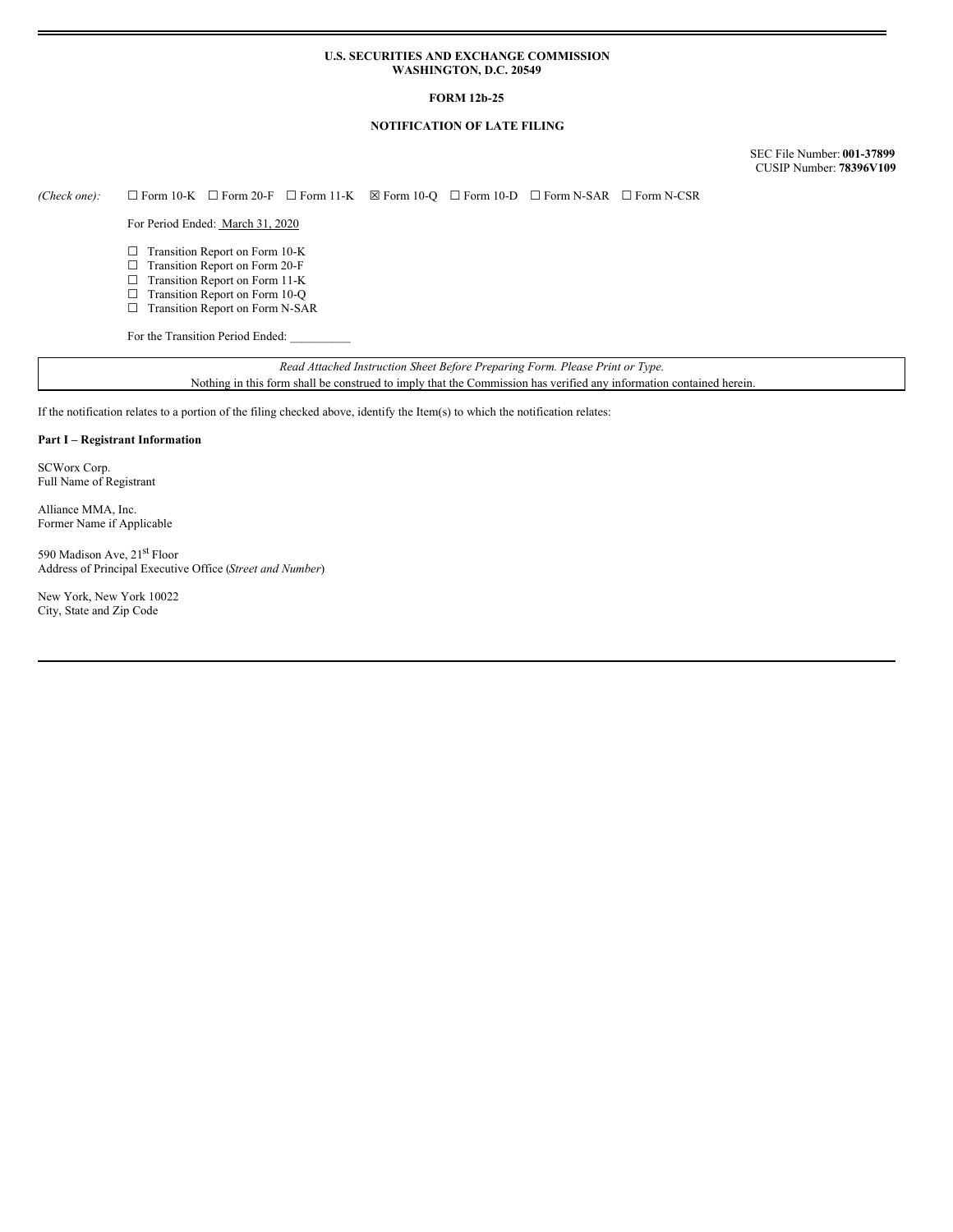#### **Part II – Rules 12b-25(b) and (c)**

If the subject report could not be filed without unreasonable effort or expense and the registrant seeks relief pursuant to Rule 12b-25(b), the following should be completed. (Check box if appropriate)

|   | (a) | The reasons described in reasonable detail in Part III of this form could not be eliminated without unreasonable effort or expense;                             |  |
|---|-----|-----------------------------------------------------------------------------------------------------------------------------------------------------------------|--|
| ⊠ | (b) | The subject annual report, semi-annual report, transition report on Form 10-K, Form 20-F, 11-K, Form N-SAR, or portion thereof, will be filed on or             |  |
|   |     | before the fifteenth calendar day following the prescribed due date; or the subject quarterly report or transition report on Form 10-Q, or portion thereof will |  |
|   |     | be filed on or before the fifth calendar day following the prescribed due date; and                                                                             |  |
|   | (c) | The accountant's statement or other exhibit required by Rule 12b-25(c) has been attached if applicable.                                                         |  |

# **Part III – Narrative**

State below in reasonable detail the reasons why Form 10-K and Form 10-KSB, 20-F, 11-K, 10-Q and Form 10-QSB, N-SAR, or the transition report or portion thereof, could not be filed within the prescribed time period. (Attach Extra Sheets if Needed)

The disruption caused by the Covid-19 pandemic has rendered timely filing of the Form 10-Q impracticable without undue hardship and expense to the registrant. The registrant undertakes the responsibility to file such Quarterly report no later than 5 calendar days after its original due date.

#### **Part IV – Other Information**

(1) Name and telephone number of person to contact in regard to this notification

| $\sim$<br>Hannıbal<br>11mothy | 84                  | $-967c$<br>$-1$<br>. 70     |
|-------------------------------|---------------------|-----------------------------|
| 'Name                         | . Arer<br>code<br>. | . i elephone<br>Number<br>. |

(2) Have all other periodic reports required under Section 13 or 15(d) of the Securities Exchange Act of 1934 or Section 30 of the Investment Company Act of 1940 during the preceding 12 months or for such shorter period that the registrant was required to file such report(s) been filed? If the answer is no, identify report(s).

Yes ⊠ No □

(3) Is it anticipated that any significant change in results of operations from the corresponding period for the last fiscal year will be reflected by the earnings statements to be included in the subject report or portion thereof?

Yes ⊠ No □

During the Quarter ended March 31, 2020, the company believes that it will incur a substantially smaller net loss from operations, as compared to the comparable prior period. However, the Company is not currently able to reasonably estimate the amount of the loss for the Quarter ended March 31, 2020, due to the work not yet being completed.

 $\overline{2}$